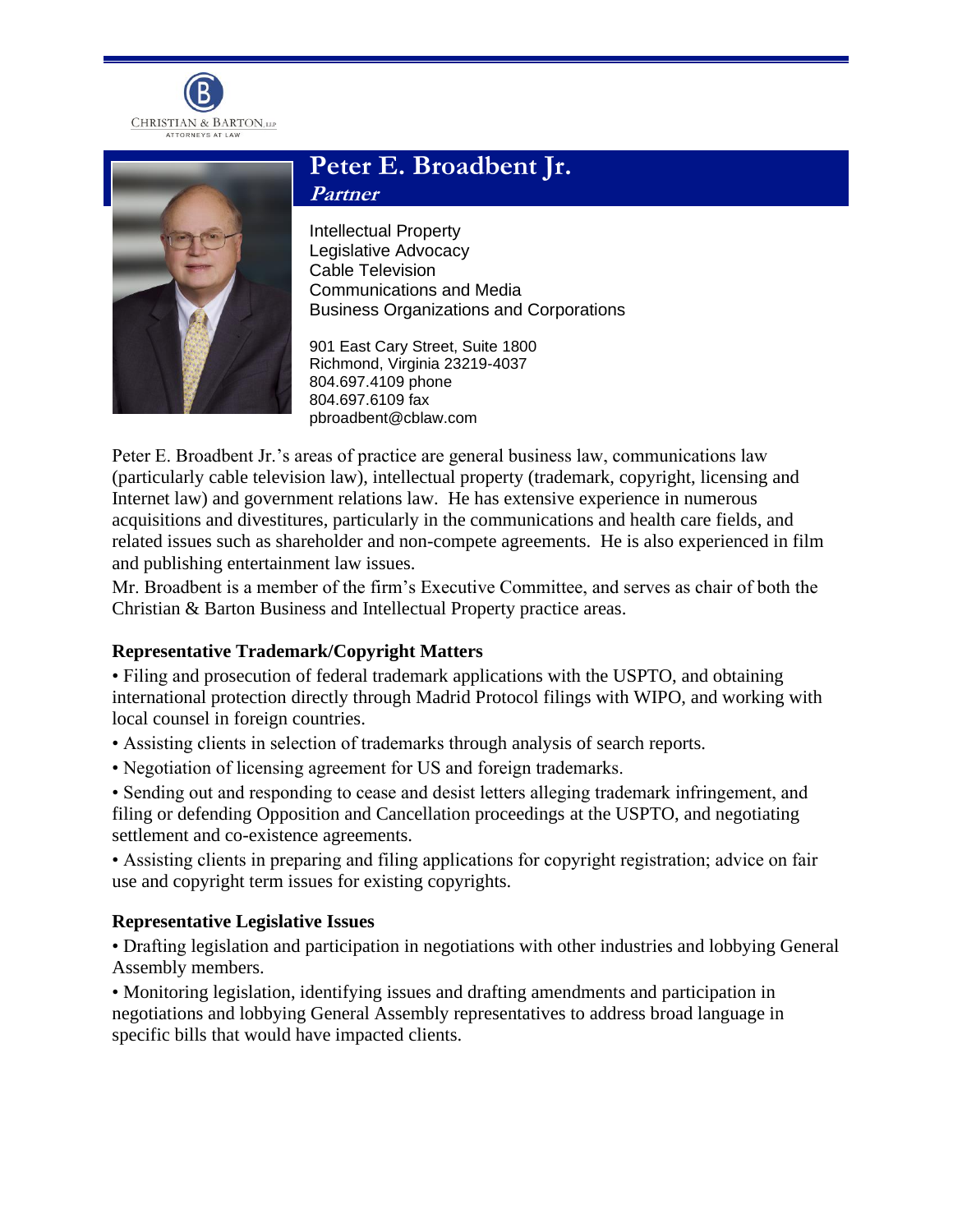## **Representative Communications Issues**

- Preparing comments in agency rulemaking proceedings at the federal and state levels.
- Advice to clients on compliance with state and federal laws.

• Negotiation of easement agreements and access agreements for installation of communications lines.

• Representation in communications tax issues.

## **Representative Business Matters**

- Negotiation of partial sale of business assets, including intellectual property.
- Negotiation of software license agreement.
- Negotiation of film location agreement.
- Negotiation of book publishing agreement.

EDUCATION **University of Virginia School of Law, J.D,** 1976 **Duke University, B.A.,** History, 1973 **St. Christopher's School,** 1969

ADMISSIONS Virginia

## RECOGNITIONS

**•** *The Best Lawyers in America©* Trademark Law, 2018-2022

**• Virginia Super Lawyers** Intellectual Property, 2017-2022 Utilities Law, 2006-2016

## **• Legal Elite (***Virginia Business***)**

Intellectual Property Law, 2000-2003, 2006-2010, 2012-2015 Legislative/Regulatory/Administrative Law, 2011 Business Law, 2003, 2005

**• Virginia Cable Telecommunications Association's Virginia Cable Hall of Fame,** 2019

**• Virginia Cable Telecommunications Association Associate Member of the Year Award,** 2009

**• National Genealogical Society, President's Citation**, 2010

**• Who's Who in America**, 2008-present

## PUBLICATIONS/PRESENTATIONS

• Mr. Broadbent has spoken at legal or other programs on topics such as cable television law, internet law, copyright law and access to public records.

- **•** Author, various business/intellectual property law articles in Virginia Business Law
- **•** Author, Business Law Update 2000, University of Richmond Law Review
- **•** Author, Cable Television Franchising in Virginia (2002)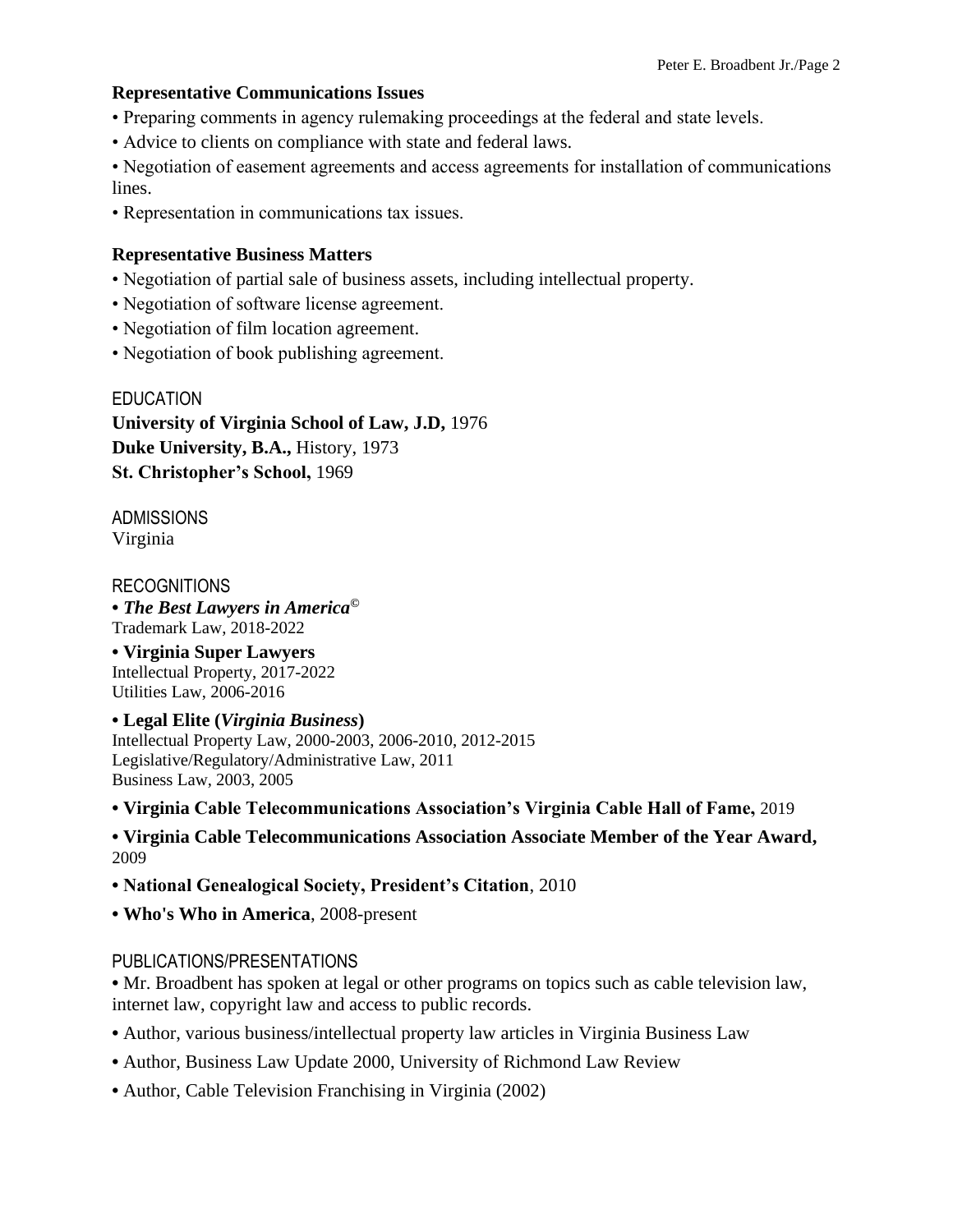## PROFESSIONAL AFFILIATIONS

#### **• Virginia State Bar**

Business Law Section, Chair, 2005-2007; Vice chair, 2003-2005; Member, Board of Governors, 1997- 2010; Virginia Business Law Editor, 1995-1998 Intellectual Property Section Committee on Public Information, past Chair

#### **• Virginia Bar Association**

Business and Intellectual Property Law Sections

#### **• The Bar Association of the City of Richmond**

#### **• Greater Richmond Intellectual Property Law Association**

#### **• Federalist Society**

Advisory Board, Virginia Chapter Member, Corporations, Intellectual Property and Telecommunications Group

#### **• International Trademark Association**

#### **• Republican National Lawyers Association**

#### COMMUNITY INVOLVEMENT

#### **• Library of Virginia**

Board Member (by gubernatorial appointment), 2010-2015 and 1996-2006; Chair, 2014-2015 and 2003- 2004; Executive Committee Member, 2013-2015 and 1997-2005

#### **• Library of Virginia Foundation**

Board Member, 2016-present, 2014-2015 and 2003-2004

# **• Virginia Bicentennial of the American War of 1812 Commission**

Member (by General Assembly appointment), 2008-2015

## **• James Monroe Law Office Museum and Memorial Library**

Board of Regents (by gubernatorial appointment), 2011-present

#### **• Greater Richmond Chamber of Commerce**

Business Leaders Roundtable Program, Former Director

## **• Greater Richmond Chamber/City of Richmond Business Visitation Program**

Former Chair

- **Presidential Elector**, 7th Congressional District, 2004
- **Virginia Electoral College**, President, 2004
- **State Central Committee,** Republican Party of Virginia, Member, 2001-2003
- **Seventh District Committee**, Republican Party of Virginia, Member, 2001-2011
- **Alternate Delegate**, Republican National Convention (Tampa), 2012
- **Richmond City Republican Committee**, Member, 1973-present
- **Virginia Genealogical Society**, Director and Former President
- **National Genealogical Society**, Former Director
- **James Monroe Memorial Foundation**, Director and Vice President
- **Friends of the Virginia State Archives**, Director
- **Sons of the Revolution in the Commonwealth of Virginia**, Board of Managers, 2009-2012
- **Society of Colonial Wars in Virginia**, Director and Former Governor